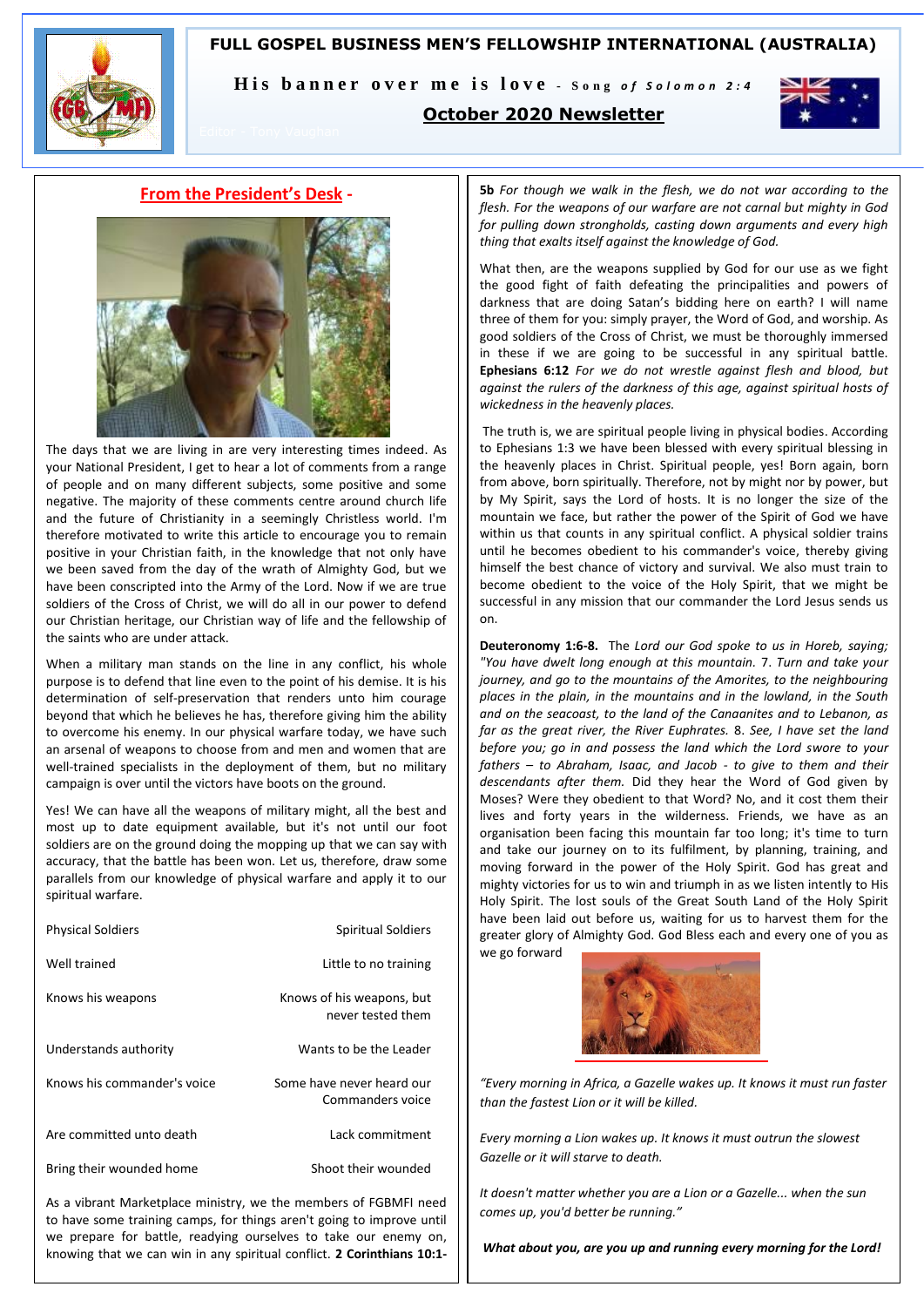#### **Mike Hedley – Missionary At Large**



**Mike & Anna Headley**

**Taiwan**

My wife and I were fairly new Christians whilst running a business. I decided to travel to Taiwan to look at their products for resale. Because I was a member of FGBMFI in Brisbane, I touched base with the president of the Taipei chapter who arranged accommodation for me. The Hotel was dirty, so I rang my president friend who took me to the YMCA and gave me the best room because he was a director of YMCA.

**Philippians 4: 19 And my God will meet all your needs according to the riches of his glory in Christ Jesus.** I felt truly blessed and thankful for my new friend. After attending a computer show, I was invited to an FGBMFI prayer meeting where all the men were hungry for God. I was sitting in a corner and quietly praying in tongues when I heard my voice. I looked up to see a microphone in my face. I was told that the members were interpreting my tongues. This event was the beginning of an amazing mission in Taiwan.

On the Sunday I attended a church named 'Bread of Life Christian Church' in the centre of Taipei. After the service, they began to water baptise more than 60 people. I struck up a conversation with an English-speaking pastor and asked if the people being baptised received the baptism of the Holy Spirit at the same time. He answered no, why, should they? The church had just started to accept the baptism of the Holy Spirit and this conversation was an opportunity to share and pray with the pastor. I made friends with a few young people and we all went for lunch nearby. Just as I was finishing lunch, there was a tap on my shoulder.

It was the young pastor. He told the senior pastor about our conversation and I was invited to return to the church and teach 20 people who were baptised and wanted to know about the Holy Spirit. I was beginning to realise that this trip was not just about business, but God had a plan for me. As a new Christian, I knew the word of God pertaining to the Baptism of the Holy Spirit but had never been called to teach.

**Acts 1: 8 But you will receive power when the Holy Spirit has come upon you, and you will be my witnesses in Jerusalem and in all Judea and Samaria, and to the end of the earth.** The end of the earth on this occasion was Taipei. I shared the word of God for 20 minutes and then called them to come up on the stage to receive the baptism of the Holy Spirit. Everyone came up and they were all filled and speaking in tongues and weeping. I stood there in the presence of God, amazed and overcome. After laying hands on everyone, I heard the Lord tell me to teach them how to worship in the Spirit. By now my knees were trembling under God's power and I was nervous to obey, so I said to God, "If the pastor asks me then I will do it"

As I write this testament, I can tell you that we can never pull the wool over God's eyes. You guessed it, the pastor asked me. I stood there for a while, calling out to God for help and the answer came… **You do not need help because you are in a worship team and remember that my Holy Spirit will hold your hand.** I divided the people in half and began to sing a

'c' and they followed, then I sang an 'e' for the other side and asked them to sing together. I then led in the Spirit and suddenly God filled the room with his presence and every person began to worship in the Spirit. I dropped to my knees and continued to worship for a long time. Suddenly the singing became loud and so perfect to listen to. Everyone stopped worshiping, but I told them not to stop because God is in the room with his Angels. The Angels sang notes that we could not possibly sing, and the harmony was heavenly.

**Revelation 5: 11 Then I looked, and I heard around the throne and the living creatures and the elders the voice of many Angels, numbering myriads and myriads and thousands of thousands.**  After the experience, I have never been the same again. A friend of mine also has experienced the same Angelic choir in his church after he led them into high praise.

There is no human choir that can come anywhere near as such an experience. It was hard to settle back into routine and even today, I long for more of his wonderful presence.

#### **HOW TO NEGOTATE WELL**

Written by Bob & Debby Gass



### 'There is...a time for every purpose under Heaven.' Ecclesiastes 3:1 NKJV

In order to negotiate well, it helps to understand what's happening on both sides of the table. People seldom buy a product for the reason you want to sell it. If you show more interest in making a profit than meeting their need, you'll fail.

So here are a few things to keep in mind when negotiating with someone: *(1) The right attitude.* Nobody likes being taken for granted, coerced or pressured. *(2) The cost involved for others.* There's a world of difference between negotiating with someone who has so much money that whatever the cost they can afford it, and someone who is sacrificing because they really need your product.

If you want a long-term customer rather than a short-term sale, practise the Golden Rule: 'Whatever you want others to do for you, do for them' (see Matthew 7:12). *(3) The proper timing.* Solomon tells us there's 'A time to gain, and a time to lose' (Ecclesiastes 3:6 NKJV). Whether you're asking for a raise or trying to sell a product to a customer, timing is all-important. When someone is hungry, lonely, angry, tired, stressed or in a crisis, you risk losing out, whereas if you'd waited for the right time, chances are you'd have won.

Does God really care about stuff like that? Yes. 'The Lord wants weights and measures to be honest and every sale to be fair' (Proverbs 16:11 GNT). As a follower of Christ, you want both sides to walk away feeling they were treated fairly.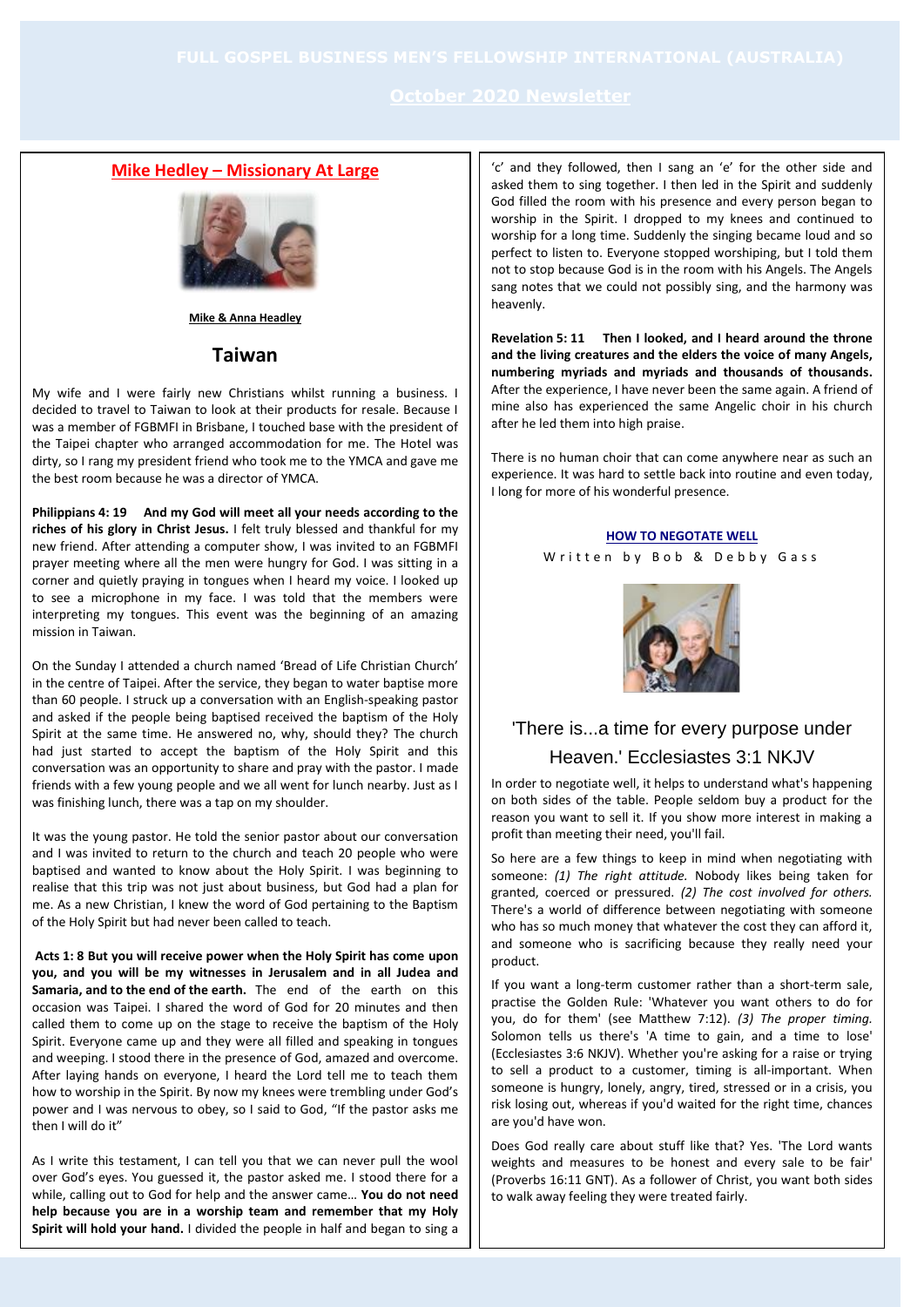#### **October 2020 Newsletter**



#### "No people of faith face *greater* hostility or hatred than followers of Christ."

Speaking at the first ever *Help The Persecuted* Summit in Washington, D.C., U.S. Vice President Mike Pence highlighted the vital importance of standing with Christians in the Middle East, and beyond, who are suffering for their faith.

He added: "In more than 100 countries, from Iran to Eritrea, over 245 million Christians confront intimidation, imprisonment, forced conversion, abuse, assault or worse simply for holding onto the truths of the gospel. In Iraq, we see monasteries demolished, priests and monks beheaded, and the 2-millenia-old Christian tradition in Mosul clinging for survival.

In Syria, we see ancient communities burned to the ground and believers tortured for confessing the name of Christ. It's heart-breaking to think that the Christian population in Syria has been cut in half in just the past six years, and many of those who remain have been displaced from their ancient homes. In Iraq, the followers of Christ have fallen by 80 percent in the past decade and a half."

The Vice President went on to highlight the impact of the ministry of *Help The Persecuted*, which is helping many of these believers who are now returning to their communities in the Middle East, having been driven from their homes by ISIS: "We couldn't be more grateful for the heroic efforts of the men and women who work with, and invest in, this organization, because *Help The Persecuted*, each and every day, puts hands and feet on our faith. You provide physical and spiritual support to those who are literally standing outside the gates because of their faith and who they are."

*Help The Persecuted* has supported over 30,000 Christians since 2011. Our President, Joshua Youssef, said he was deeply humbled to have Vice President Pence join them for this significant gathering: "It was one of those pinch yourself moments to have Vice President Pence address our Inaugural Summit. From the very beginning of this administration, the Vice President has been a passionate champion for the cause of the persecuted Church and for religious freedom around the world. To have him get behind our organization was very humbling, and I just feel honoured."

#### **AGM 2020**

Our AGM was held on Saturday 19 September 2020 via a Zoom connection to the membership. This was a totally new experience in the history of our organisation but ran well enough to satisfy ASIC requirements. Clearly, we are looking for new direction going forward, with the major emphasis being recruiting younger men on fire for God that will grow into chapter presidents and office bearers.

Among these men we will also be looking for leadership ability to propel the organisation into the future, where we stay relevant to the people and the times we are in. Praise God because he has the answer to every problem. Also, it has been hard for the Board to meet and Zoom meetings do not have the same Christian unity and intimacy in meeting together under God's anointing.

To that end and until we grow a greater network, most of the Board members will reside in Queensland to help the meeting process. Kevin Quick is happy to stay on until a Secretary can be found in Queensland. Men, we have a great President in Len Donaldson and I would encourage you to find time to thank him for his efforts over the past year despite many health issues. Len is always supported by his wife Carolyn and we can all thank God for the lovely ladies we are married to. A new member to the Board is Bill Wilcock who takes up the role of Membership and Communications Director. Part of Bill's role is to contact you all on a regular basis and get your thoughts and ideas at ground level; we think this will be a good way to garnish regular feedback. New Board for 2020 is:

National President – Len Donaldson National Vice President – Tony Vaughan National Treasurer – Daniel Wright National Secretary – Kevin Quick National Membership & Communication Director – Bill Wilcock

**EVENTS – See webpage for details**